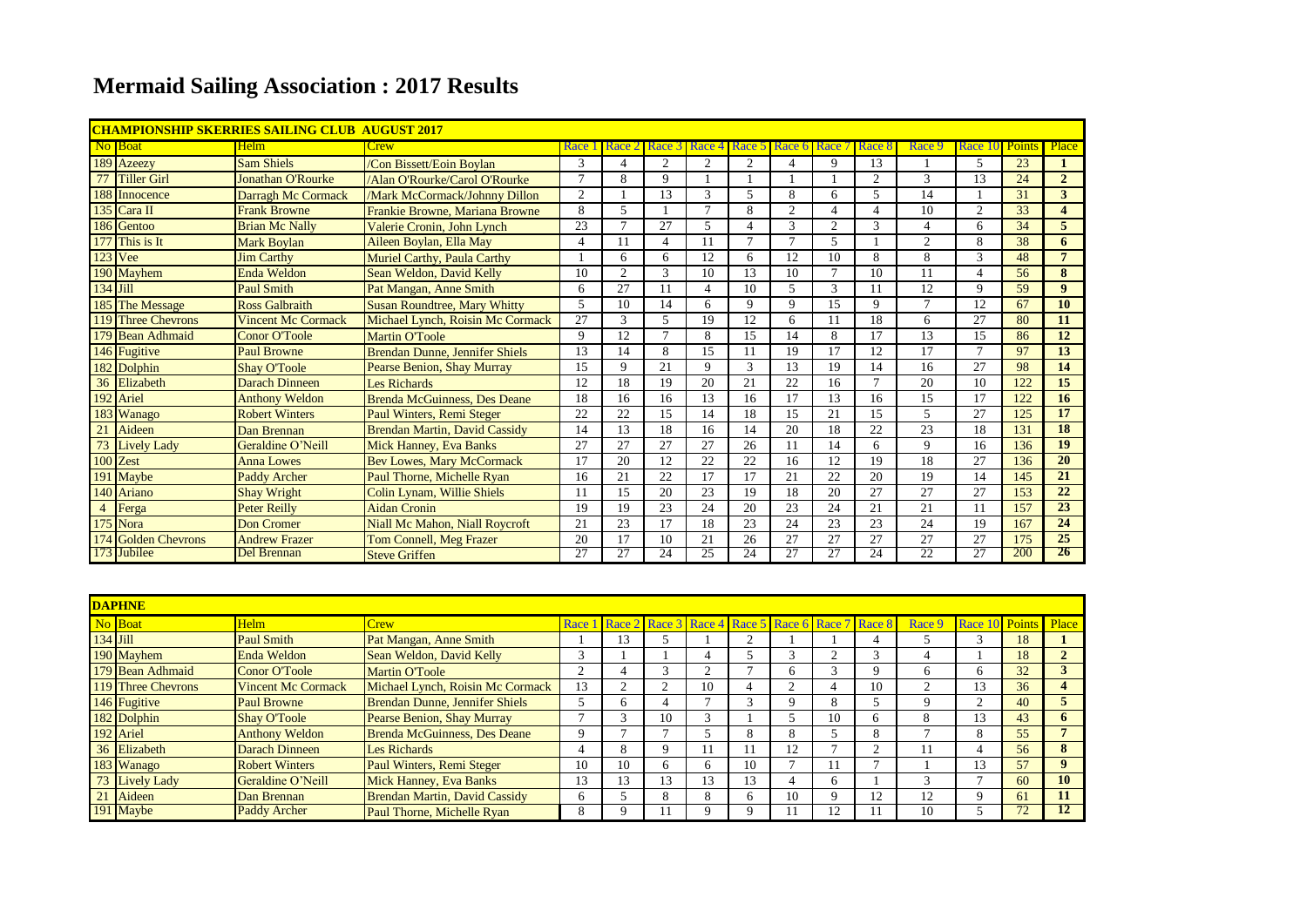| <b>DESIGNER</b> |                       |                              |  |                                                                |  |  |  |  |  |  |  |                             |    |  |
|-----------------|-----------------------|------------------------------|--|----------------------------------------------------------------|--|--|--|--|--|--|--|-----------------------------|----|--|
| No Boat         | Helm                  | <b>Crew</b>                  |  | Race 1 Race 2 Race 3 Race 4 Race 5 Race 6 Race 7 Race 8 Race 9 |  |  |  |  |  |  |  | <b>Race 10 Points Place</b> |    |  |
| 146 Fugitive    | <b>Paul Browne</b>    | Jennie Shiels, Brendan Dunne |  |                                                                |  |  |  |  |  |  |  |                             | 15 |  |
| 192 Ariel       | <b>Anthony Weldon</b> | B. McGuinness, D. Deane      |  |                                                                |  |  |  |  |  |  |  |                             | 18 |  |
| 36 Elizabeth    | Darach Dineen         | Les Richards                 |  |                                                                |  |  |  |  |  |  |  |                             | 26 |  |
| 21 Aideen       | <b>Brendan Martin</b> | Dan Brennan, David Cassidy   |  |                                                                |  |  |  |  |  |  |  |                             |    |  |
| 73 Lively Lady  | Geraldine O'Neill     | Mick Hanney, Eva Banks       |  |                                                                |  |  |  |  |  |  |  |                             | 30 |  |
| 191 Maybe       | <b>Paddy Archer</b>   | Paul Thorne, Michelle Ryan   |  |                                                                |  |  |  |  |  |  |  |                             | 34 |  |
|                 |                       |                              |  |                                                                |  |  |  |  |  |  |  |                             |    |  |

|                 |                    |                   | <u>LEINSTER CHAMPIONSHIP / DUN LAOGHAIRE REGATTA 6th to 9th JULY 2017</u> |                 |     |                 |                 |                 |                 |                 |                                                         |                             |                 |    |                 |
|-----------------|--------------------|-------------------|---------------------------------------------------------------------------|-----------------|-----|-----------------|-----------------|-----------------|-----------------|-----------------|---------------------------------------------------------|-----------------------------|-----------------|----|-----------------|
|                 | No. Name           |                   |                                                                           |                 |     |                 |                 |                 |                 |                 | Race 1 Race 2 Race 3 Race 4 Race 5 Race 6 Race 7 Race 8 | Race 9 Race 10 Points Place |                 |    |                 |
| <b>134 Jill</b> |                    | P. Smith          |                                                                           |                 |     |                 | 16              | 51              |                 |                 |                                                         |                             | 21              | 19 |                 |
|                 | 186 Gentoo         | <b>B.</b> McNally |                                                                           | 51              | 61  | 31              |                 | 31              |                 |                 |                                                         |                             |                 | 23 | $\overline{2}$  |
|                 | 188 Innocence      | D. McCormack      |                                                                           | 61              |     | $\mathcal{P}$   |                 |                 |                 |                 |                                                         | 5                           | 81              | 23 |                 |
|                 | 185 The Message    | R. Galbraith      |                                                                           |                 |     |                 | 61              | 6               |                 |                 | 6                                                       | 6                           |                 | 32 |                 |
|                 | 77 Tiller Girl     | J. O'Rourke       |                                                                           | 16 <sup>l</sup> | 16  | 81              |                 | 2               | 10 <sup>1</sup> | 16              | 2                                                       |                             | 4               | 50 |                 |
|                 | 189 Azeezy         | S. Shiels         |                                                                           | 12              | 10  |                 | 31              | 11              | 51              |                 | 12 <sub>1</sub>                                         |                             | 51              | 51 | 6               |
|                 | 119 Three Chevrons | V. Mc Cormack     |                                                                           | 81              | 31  | 11 <sub>1</sub> | 81              | 12              | 81              |                 | 11 <sub>1</sub>                                         |                             | зı              | 53 |                 |
|                 | 21 Aideen          | <b>B.</b> Martin  |                                                                           | 10 <sup>1</sup> |     | 51              | 16              |                 |                 | 81              | 15 <sub>l</sub>                                         | 9                           | 61              | 55 | 8               |
|                 | 135 Cara II        | F. Browne         |                                                                           |                 | 81  | 13              |                 | 41              | 11              | 14 <sub>l</sub> | 3                                                       | 8                           | 12 <sub>l</sub> | 56 | 9               |
|                 | 190 Mayhem         | E. Weldon         |                                                                           |                 | 9   | 10 <sup>1</sup> |                 | 81              | 91              | 61              | 51                                                      | 10 <sup>1</sup>             | 11              | 56 | 10              |
|                 | 182 Dolphin        | S. O'Toole        |                                                                           | 13              | 13  | 12              | 10 <sup>1</sup> | 9               | 61              |                 | 8                                                       | 11                          | 10 <sup>1</sup> | 71 | 11              |
|                 | 73 Lively Lady     | G. O'Neill        |                                                                           |                 | 5   | 61              |                 | 14              | 12 <sub>1</sub> | 10 <sup>1</sup> | 9                                                       | 16 <sup>1</sup>             | 16              | 72 | 12              |
|                 | 100 Zest           | A. Lowes          |                                                                           |                 | 11  | 14              | 12              | 10 <sup>1</sup> | 13 <sub>l</sub> | 9               | 13                                                      | 13 <sub>l</sub>             | 13              | 88 | 13 <sub>l</sub> |
|                 | 191 Maybe          | P. Archer         |                                                                           |                 | 14  | 9               | 13              | 15              | 15              | 12              | 14                                                      | 14                          | 91              | 94 | 14              |
|                 | 146 Fugitive       | P. Browne         |                                                                           | 14 <sup>1</sup> | 121 | 15I             |                 | 13              | 14 <sub>l</sub> | 13 <sup>l</sup> | 10 <sup>1</sup>                                         | 12                          | 14              | 99 | 15 <sub>l</sub> |

|   | <b>FOYNES YACHT CLUB MUNSTER CHAMIONSHIPS 3rd/4th June 2017</b> |                          |      |            |                             |                |            |               |                |  |  |  |
|---|-----------------------------------------------------------------|--------------------------|------|------------|-----------------------------|----------------|------------|---------------|----------------|--|--|--|
|   | No. Name                                                        | Helm                     | Crew |            | Race 1 Race 2 Race 3 Race 4 |                |            | <b>Points</b> | Place          |  |  |  |
|   | 188 Innocence                                                   | Darragh McCormack        |      | 0.75       | 0.75                        | 0.75           | 0.75       | 2.25          |                |  |  |  |
|   | 135 Cara II                                                     | <b>Frank Browne</b>      |      | 2          | 2                           | 2              | <b>DNS</b> | 6             | $\overline{2}$ |  |  |  |
|   | 119 Three Chevrons                                              | <b>Vincent McCormack</b> |      | <b>DNF</b> | 3                           | 3              | 3          | 9             | 3              |  |  |  |
|   | 161 Pearl                                                       | <b>Noel McCormack</b>    |      | 4          | 4                           | $\overline{7}$ | 4          | 12            | 4              |  |  |  |
|   | 186 Gentoo                                                      | <b>Brian McNally</b>     |      | <b>DNF</b> | 6                           | 6              | 2          | 14            | 5              |  |  |  |
|   | $134$ Jill                                                      | <b>Paul Smith</b>        |      | 5          | 5                           | 4              | 5          | 14            | 6              |  |  |  |
|   | 185 The Message                                                 | <b>Ross Galbraith</b>    |      | 8          | 7                           | 5              | 6          | 18            | 7              |  |  |  |
|   | 191 Maybe                                                       | <b>Paddy Archer</b>      |      | 6          | 8                           | 8              | 8          | 22            | 8              |  |  |  |
|   | $123$ Vee                                                       | <b>Jim Carthy</b>        |      | 3          | <b>DNS</b>                  | <b>DNS</b>     | <b>DNS</b> | 25            | 9              |  |  |  |
| 6 | <b>Daphne</b>                                                   | <b>Kevin Baartley</b>    |      | 9          | 10                          | 9              | 7          | 25            | 10             |  |  |  |
|   | 100 Zest                                                        | <b>Bev Lowes</b>         |      | 7          | 9                           | 10             | <b>DNS</b> | 26            | 11             |  |  |  |
|   |                                                                 |                          |      |            |                             |                |            |               |                |  |  |  |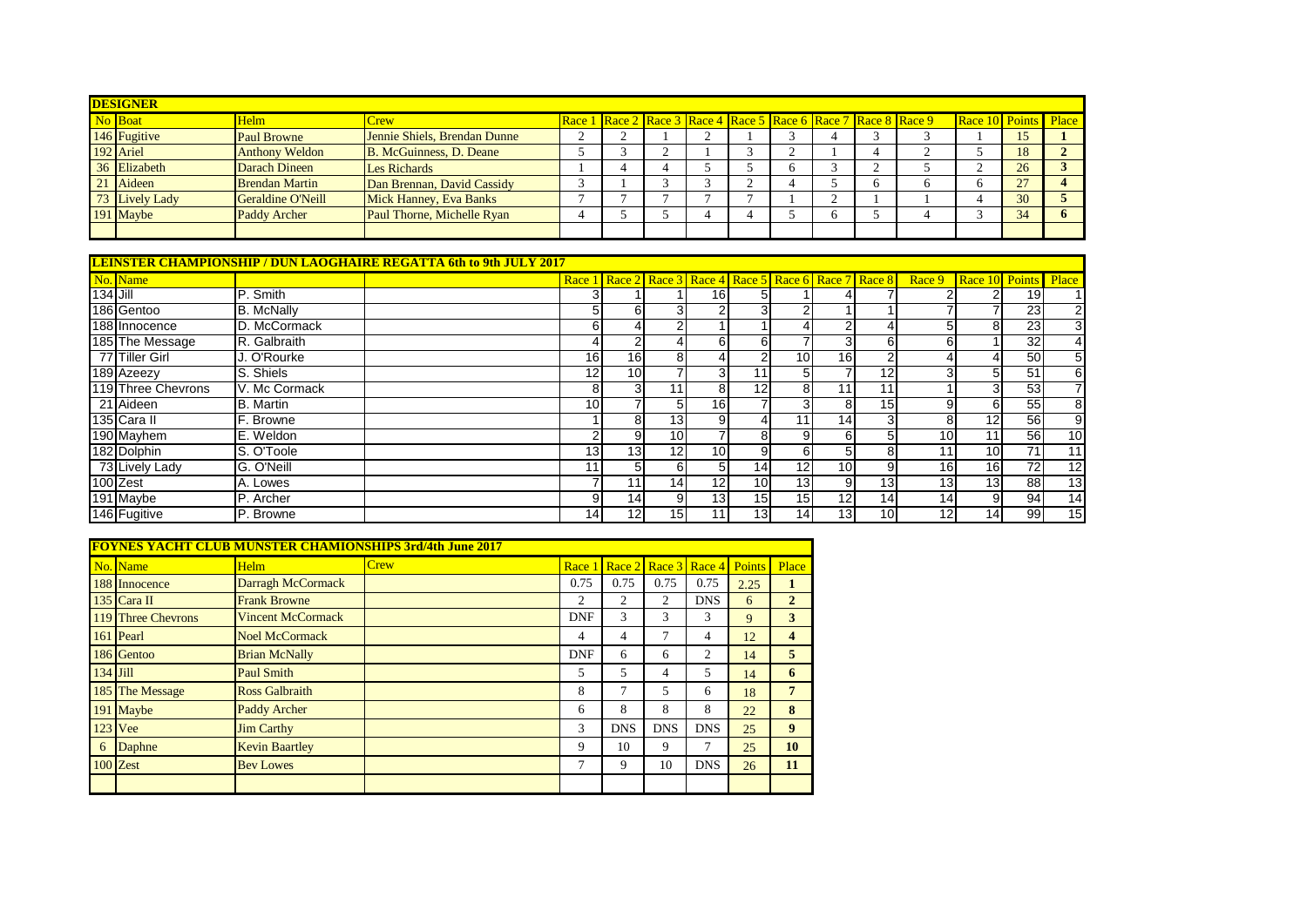|          |                      | <b>RUSH SAILING CLUB REGATTA 26th AND 27th AUGUST 2017</b>     |                                   |                 |                         |                 |                 |                         |                 |                         |
|----------|----------------------|----------------------------------------------------------------|-----------------------------------|-----------------|-------------------------|-----------------|-----------------|-------------------------|-----------------|-------------------------|
|          | No. Name             |                                                                |                                   | Race 1          | Race 2                  | Race 3          | <b>Points</b>   | Place                   |                 |                         |
|          | 177 Thisisit         | M Boylan                                                       | A Boylan, C Connolly              | 0.75            | 0.75                    | 0.75            | 2.25            | $\mathbf{1}$            |                 |                         |
| 134 Jill |                      | P Smith                                                        | A Smith, A Smith                  | $\overline{c}$  | $\overline{c}$          | $\overline{4}$  | 8               | $\overline{2}$          |                 |                         |
|          | 119 Three Chevrons   | <b>V McCormack</b>                                             | R McCormack, M Lynch              | 3               | 8                       | 3               | 14              | $\overline{\mathbf{3}}$ |                 |                         |
|          | 190 Maybe            | <b>E</b> Weldon                                                | C Carthy, D Weldon                | $\overline{4}$  | 3                       | 8               | 15              | $\overline{\mathbf{4}}$ |                 |                         |
|          | 123 Vee              | J Carthy                                                       | P Carthy, B Marshal               | 8               | $\overline{\mathbf{4}}$ | 5               | 17              | 5                       |                 |                         |
|          | 182 Dolphin          | <b>S O Toole</b>                                               | <b>S Murray, P Benyon</b>         | $\tau$          | 6                       | $\overline{7}$  | 20              | 6                       |                 |                         |
| 36       | Elizabeth            | D Dineen                                                       | F Browne, L Richards              | 10              | 5                       | 6               | 21              | $\overline{7}$          |                 |                         |
|          | 192 Ariel            | <b>B</b> McGuinness                                            | C McAuley, C Monks                | 6               | 12                      | 10              | 28              | 8                       |                 |                         |
| 90       | Deirdre              | <b>D</b> Butterly                                              | A Butterly, E Butterly            | 5               | 13                      | 12              | 30              | 9                       |                 |                         |
|          |                      |                                                                |                                   |                 |                         |                 | 32              |                         |                 |                         |
|          | 146 Fugitive         | P Browne                                                       | <b>B Dunne</b> , M Shevlin        | 12              | 11                      | 9               |                 | 10                      |                 |                         |
| 179      | <b>Bean Aidhmaid</b> | M O'Toole                                                      | K O'Leary, S O'Toole              | 9               | $\overline{7}$          | <b>DNS</b>      | 33              | 11                      |                 |                         |
| 30       | Elanora              | A Weldon                                                       | D Deane, C Lacey                  | 11              | 9                       | 14              | 34              | 12                      |                 |                         |
|          | 191 Maybe            | P Archer                                                       | P Thorne, J Forde                 | 13              | 10                      | 11              | 34              | 13                      |                 |                         |
| 77       | <b>Tiller Girl</b>   | <b>J</b> O'Rourke                                              | C. O'Rourke, F Deegan             | <b>DNS</b>      | <b>DNS</b>              | $\overline{2}$  | 36              | 14                      |                 |                         |
|          | 175 Nora             | <b>D</b> Cromer                                                |                                   | 14              | 14                      | 13              | 41              | 15                      |                 |                         |
|          | 173 Jubilee          | D Brennan                                                      | S Griffen, C Quinn                | 15              | 15                      | <b>DNS</b>      | 47              | 16                      |                 |                         |
|          |                      |                                                                |                                   |                 |                         |                 |                 |                         |                 |                         |
|          |                      | <b>SKERRIES SAILING CLUB REGATTA 15TH &amp; 16TH JULY 2017</b> |                                   |                 |                         |                 |                 |                         |                 |                         |
|          | No. Name             | Helm                                                           | Crew                              | Race 1          | Race 2                  | Race 3          | Race            | Race 5                  | Points          | Place                   |
|          | 188 Innocence        | Darragh McCormack                                              | Johnny Dillon, Noel McCormack     | 1               | 1                       | 1               | 3               | $\overline{c}$          | 5               | $\mathbf{1}$            |
|          | 189 Azeezy           | <b>Sam Shiels</b>                                              | Doire Shiels, Peter Bissett       | $\overline{2}$  | $\overline{13}$         | 3               | 1               | $\mathbf{1}$            | $\overline{7}$  | $\overline{2}$          |
|          | <b>123</b> Vee       | <b>Jim Carthy</b>                                              | M Carthy, P Carthy                | $\overline{6}$  | $\overline{2}$          | $\overline{6}$  | $\overline{8}$  | $\overline{5}$          | 19              | 3                       |
|          | 186 Gentoo           | <b>Brina McNally</b>                                           | V Cronin, Brian                   | $\overline{4}$  | $\overline{5}$          | $\overline{9}$  | $\overline{2}$  | 16                      | $\overline{20}$ | $\overline{\mathbf{4}}$ |
| 185      | <b>The Message</b>   | <b>Ross Galbraith</b>                                          | S Roundtree, M Whitty             | $\overline{16}$ | $\overline{13}$         | $\overline{2}$  | 5               | 3                       | $\overline{23}$ | 5                       |
|          | 135 Cara II          | <b>Frank Browne</b>                                            | F.Browne, S.Griffin               | 10              | 13                      | $\overline{5}$  | $\overline{4}$  | 6                       | 25              | $\overline{\mathbf{6}}$ |
|          | 182 Dolphin          | <b>Shay O'Toole</b>                                            | <b>Shay Murray, Pierce Benyon</b> | 8               | $\overline{9}$          | $\overline{8}$  | 10              | $\overline{4}$          | 29              | $\overline{7}$          |
|          | 146 Fugitive         | <b>Paul Browne</b>                                             | <b>B Dunne</b> , J Shiels         | 7               | $\overline{3}$          | $\overline{12}$ | $\overline{12}$ | $\overline{9}$          | 31              | $\overline{\bf 8}$      |
|          | 192 Ariel            | <b>Anthony Weldon</b>                                          | <b>B. McGuinness, D. Deane</b>    | $\overline{5}$  | 4                       | 13              | 15              | 10                      | 32              | $\overline{9}$          |
|          | 190 Mayhem           | Enda Weldon                                                    | D Weldon, C Carthy                | 16              | 13                      | $\overline{4}$  | 11              | 8                       | $\overline{36}$ | 10                      |
|          | 179 Bean Adhmaid     | <b>Martin O'Toole</b>                                          | K. O'Leary                        | 16              | 13                      | 7               | $\overline{6}$  | 11                      | $\overline{37}$ | $\overline{11}$         |
|          | 183 Wannago          | <b>Robert Winters</b>                                          | P Winters, Declan                 | 16              | 13                      | 10              | 7               | $\overline{7}$          | 37              | 12                      |
| 191      | Maybe                | <b>Paddy Archer</b>                                            | P Thorne, M Ryan                  | $\overline{11}$ | $\overline{8}$          | $\overline{11}$ | $\overline{14}$ | $\overline{12}$         | 42              | 13                      |
|          | 140 Ariano           | <b>Shay Wright</b>                                             | Colin Lynam, Willie Shiels        | 16              | $\overline{6}$          | $\overline{14}$ | $\overline{9}$  | $\overline{16}$         | 45              | 14                      |
|          | 100 Zest             | <b>Anna Lowes</b>                                              | <b>B</b> Lowes, P. Extier         | $\overline{9}$  | 7                       | 16              | $\overline{17}$ | 16                      | 48              | 15                      |
|          | 119 Three Chevrons   | <b>Vincent McCormack</b>                                       | R McCormack, Michael Lynch        | 3               | 13                      | 17              | 17              | 16                      | 49              | 16                      |
| 90       | Deirdre              | <b>David Butterly</b>                                          | Darren Butterly, Alan Butterly    | 16              | 13                      | 15              | 13              | 13                      | 54              | 17                      |
|          | 37 Puffin            | <b>Don Cromer</b>                                              |                                   | 12              | 13                      | 17              | 17              | 16                      | 58              | 18                      |